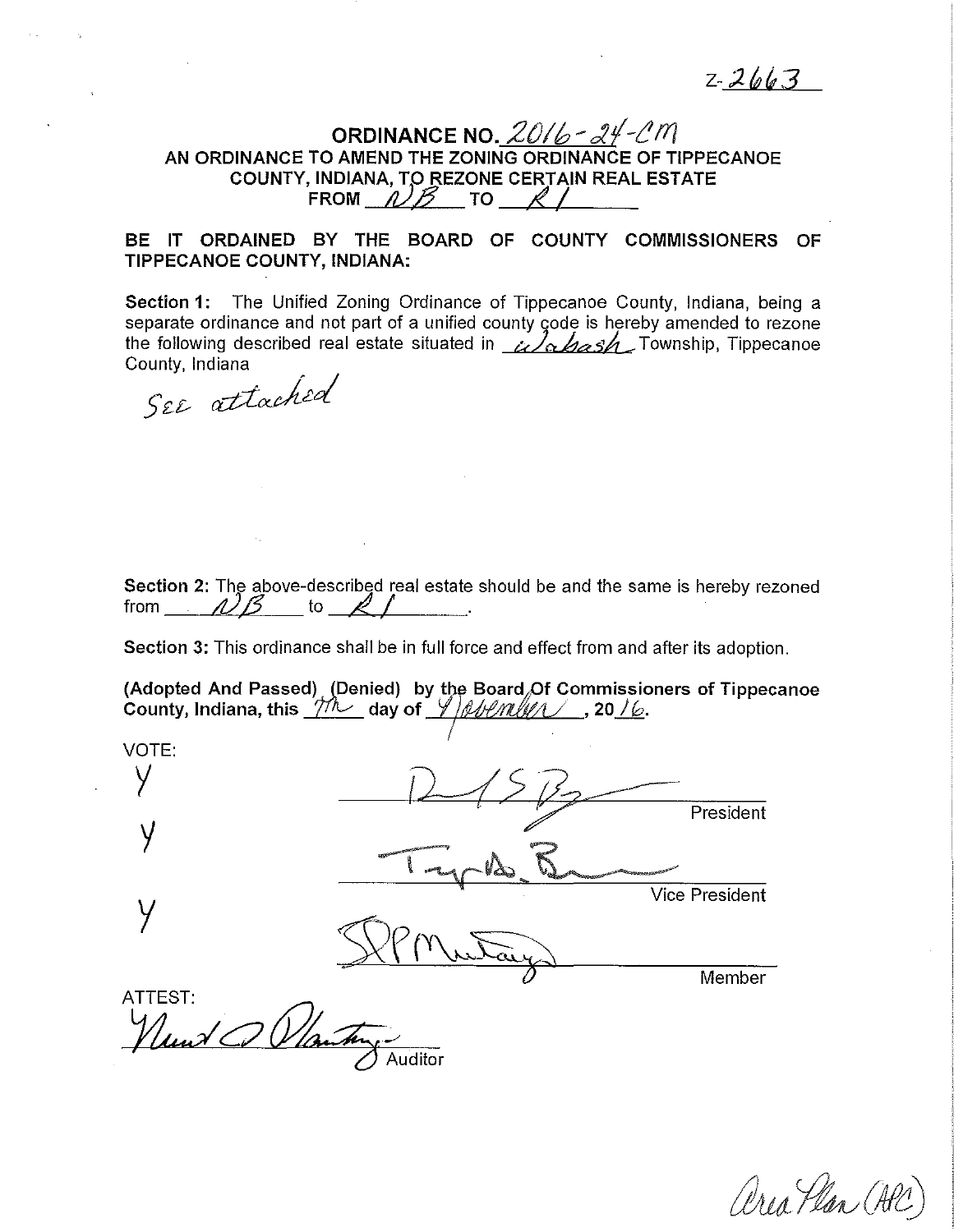Lot number Two (2) in Summers Subdivision as per the plat thereof dated November 15, 2007, recorded November 2'1, 2007, Document Number 07024141, Plat Book 8, page l32 in the Office of the Recorder of Tippecanoe County, Indiana. Located in **Wabash Township, Tippecanoe County, Indiana**  $\ddot{\phantom{0}}$ 

 $\gamma$ 

 $\frac{1}{2}$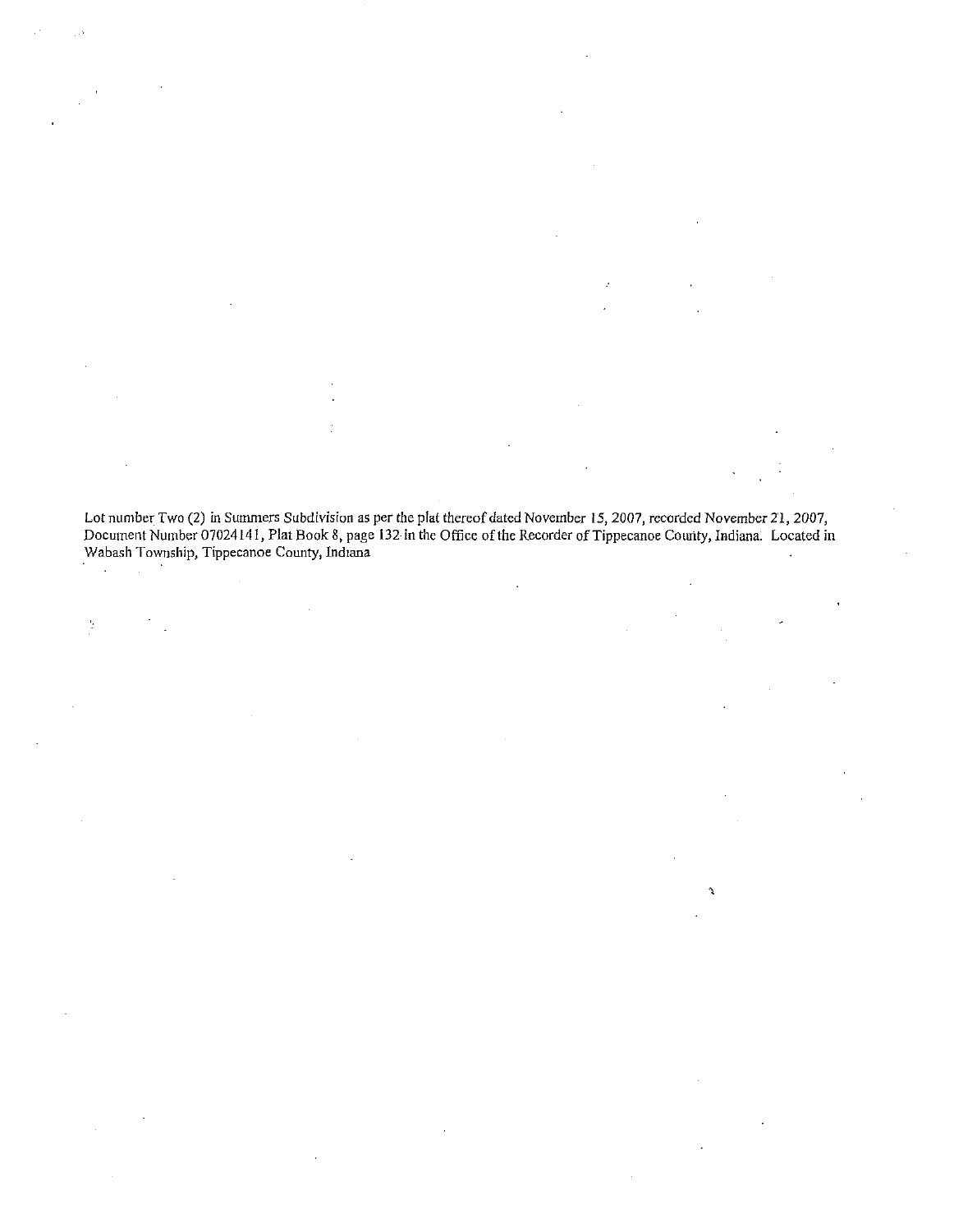THE .\_\_;4 *re a* . . **mi66ion** 

of TIPPECANOE COUNTY

20 NORTH 3RD STREET LAFAYETTE, IN DIANA 47901-1209

(765) 423-9242 (765) 423-9154 [FAX] www.tippecanoe.in.gov/apc

SALLIE DELL FAHEY EXECUTIVE DIRECTOR

October 20, 2016 Ref. No.: 16-253

Tippecanoe· County Commissioners 20 North 3<sup>rd</sup> Street Lafayette, IN 47901

## **CERTIFICATION**

### RE: **Z-2663--V. LIN & CHRISTINE EZRA (NB to R1):**  Petitioners are requesting rezoning of a single lot located at 3581 N 250 W, north of Sagamore Parkway, Wabash 2 (NE) 23-5. <u>CONTINUED FROM</u> THE SEPTEMBER APC <u>MEETING DUE TO A PAPERWORK DEFICIENCY</u>

Dear Commissioners:

As Secretary to the Area Plan Commission of Tippecanoe County, I do hereby certify that at a public hearing held on October 19, 2016 the Area Plan Commission of Tippecanoe County voted 15 yes - 0 no on the motion to rezone the subject real estate , from NB to R1. Therefore, the Area Plan Commission of Tippecanoe County recommends to the Tippecanoe County Commissioners that the proposed rezoning ordinance be APPROVED for the property described in the attachment.

Public Notice has been given that this petition will be heard before the Tippecanoe County Commissioners at their November 7, 2016 regular meeting. Petitioners or their representatives must appear to present their case.

Sincerely,<br>*fellic, Que Fahuy*<br>Sallie Dell Fahey Executive Director

SDF/lmu

Enclosures: Staff Report & Ordinances

cc: V. Lin & Christine Ezra Mike Wolf, Tippecanoe County Building Commissioner

Planning for Lafayette, West Lafayette, Dayton, Battle Ground, Clarks Hill and Tippecanoe County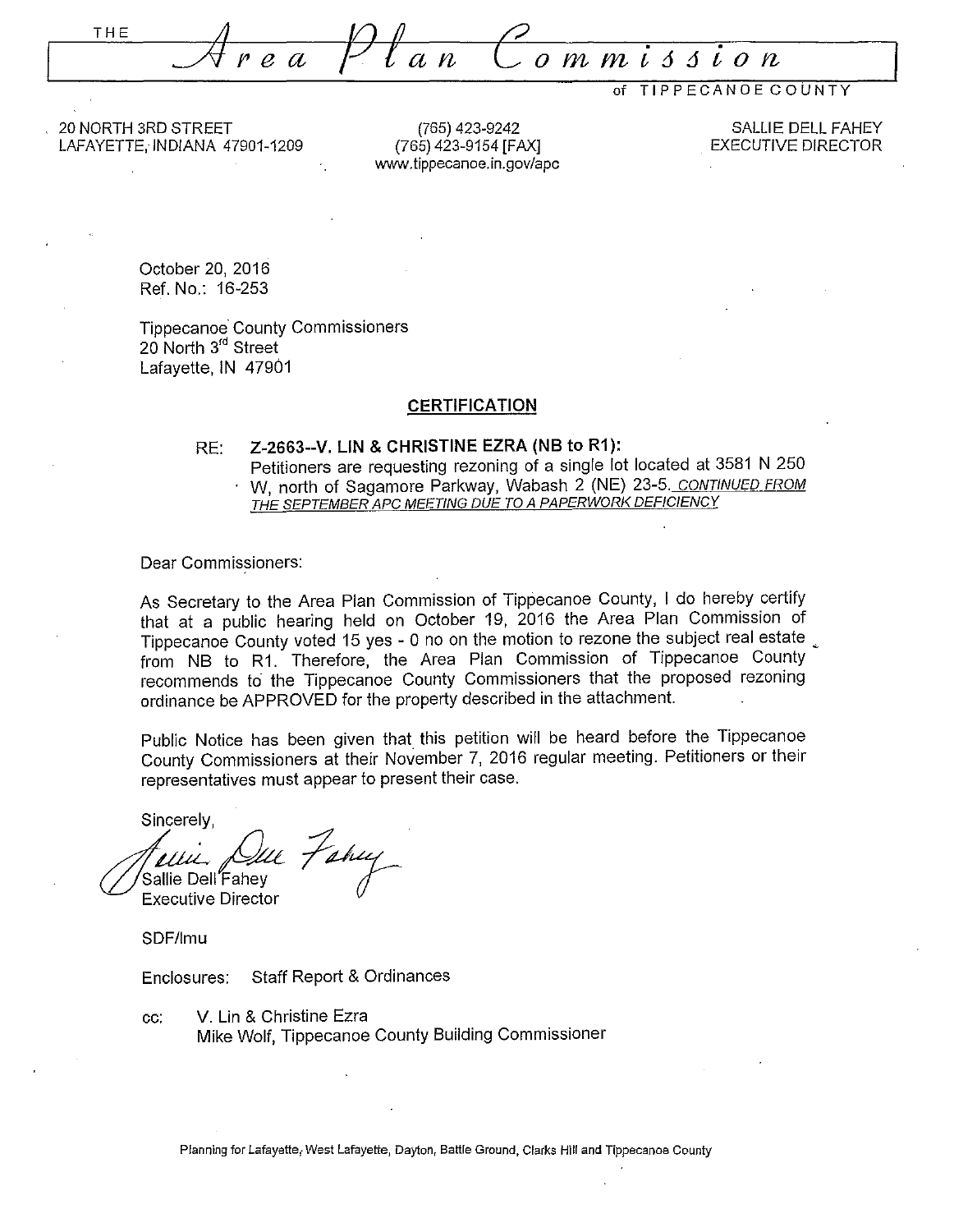Z-2663 V. LIN & CHRISTINE EZRA (NB to R1)

*(* 

(

STAFF REPORT September 15, 2016